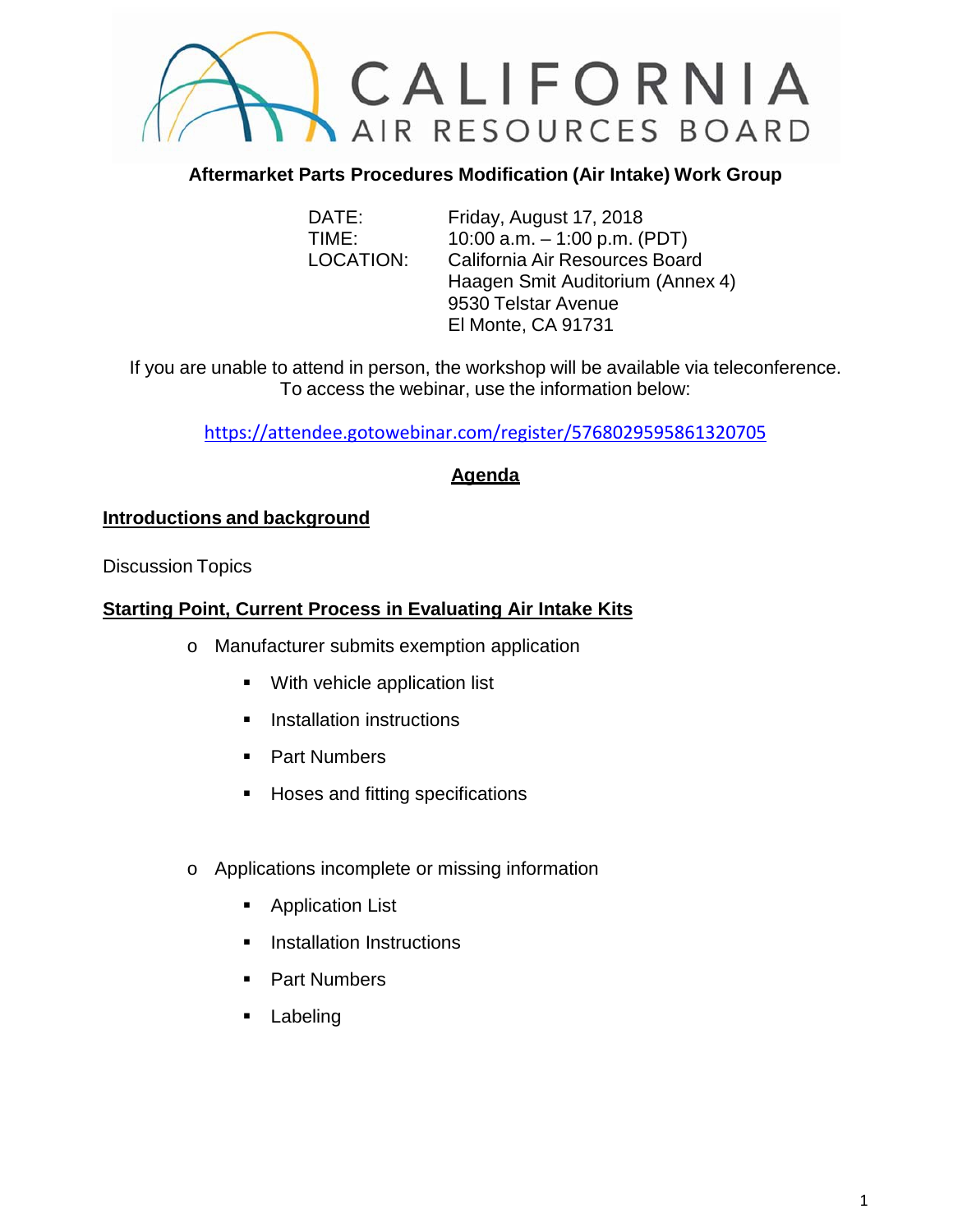- Applications are too complex for one application
	- o Multiple OEMs
	- o Multiple Engine Technologies
	- o Multiple Engine Configurations
	- o Multiple Induction types
	- o Multiple OBD groups
	- o Different Emission Standards
- Application review includes:
	- o Verify parts are production ready parts
	- o Each installation instruction
	- o Research out each vehicle on list
		- HC trap or not
		- **MAF** vs MAP
		- **Worst case testing**
- Application follow-up may include:
	- o Send need info letter
		- **Long response time for manufacturers**
		- **Incomplete manufacturer responses**
	- o Prepare a test memo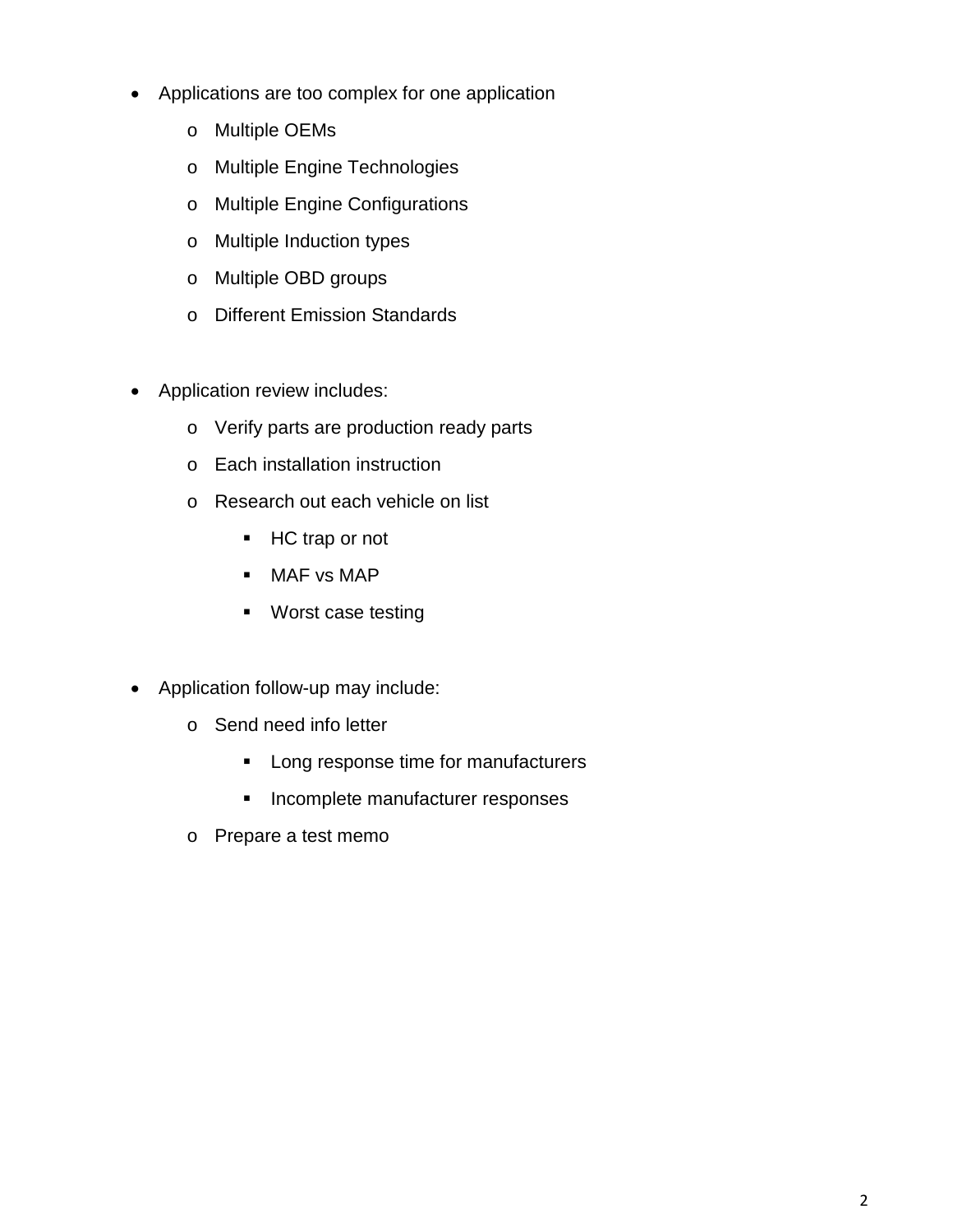### **Expectations For New Aftermarket Parts Regulation to make the process more structured**

- o Smaller applications based on:
	- One OEM per application
		- o One fuel type
		- o Same engine design V8, V6, L4
		- o Same induction type TC, SC, NA
		- o Same fuel control MAF, speed density
	- Open Element
	- Closed Air Box
	- Intake Tubing Material
	- Changes made to Stock Air Ram Stock air box and intake tubing retained
	- With ECU Calibration
	- Without ECU Calibration
	- Engine Displacement limitations per application
	- Engine configuration limitation per applications
		- o Naturally aspirated
		- o Not Naturally Aspirated (turbo or supercharged)
		- o Fuel Type
		- o Hybrid Vehicles
	- OEM Hardware on vehicle
		- o HC traps
		- o No HC traps
		- o MAF vs. MAP
	- Evaporative Standards
		- o Zero Evap
		- o Other Evap Standards